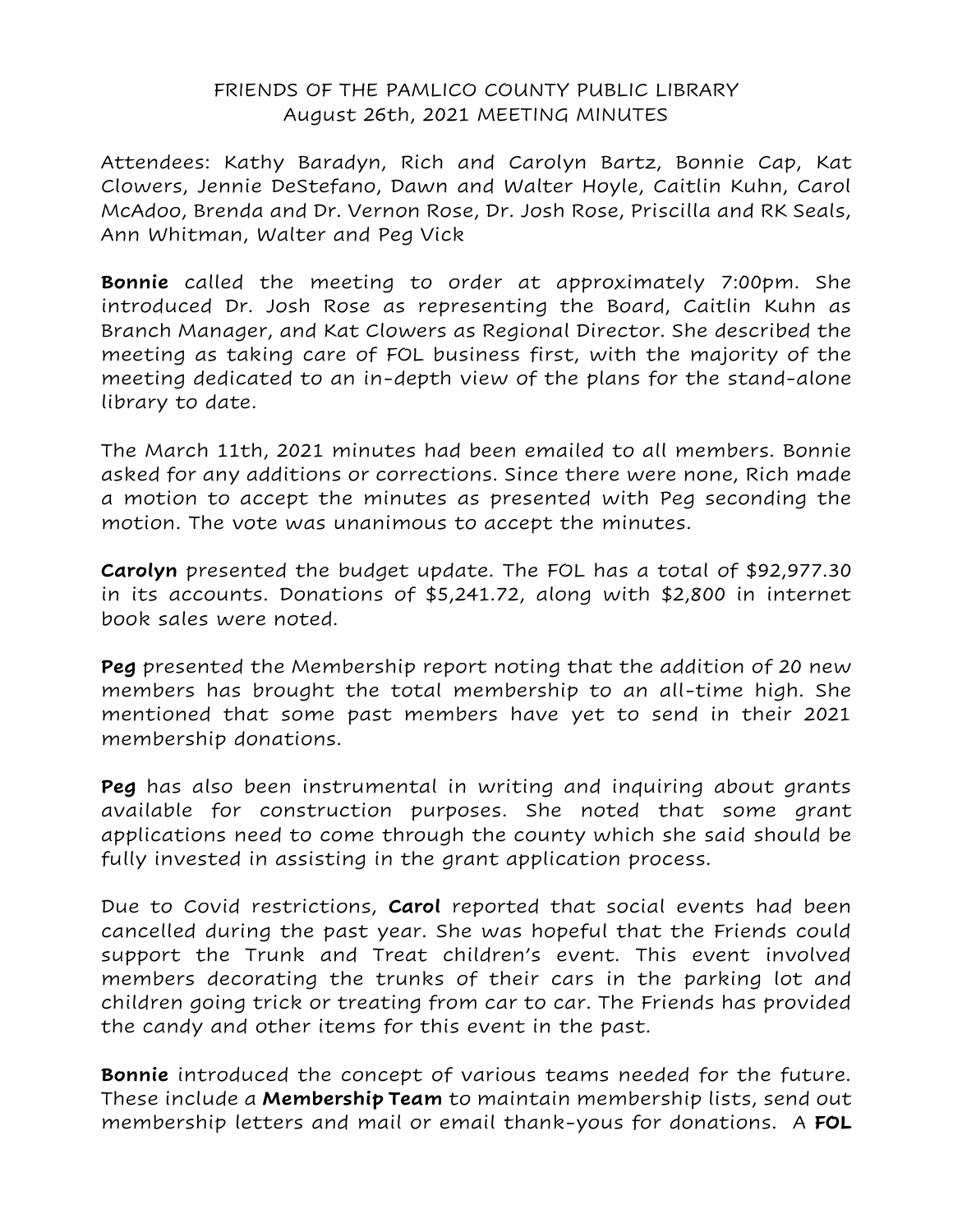**Program Team** would schedule programs of interest to the members for each meeting. These may include talks by local authors, a discussion of the planned library gardens with Master Gardeners, and potential talks by local farmers, among others. An **Event Planning Team** would schedule and implement fund-raising activities such as the current book sales, but also other major fund-raising activities to raise the needed funds for the future library. Right now, the FOL is just asking members to consider where their skills and interests lie. However, two members did sign up on the clipboard that circulated: Priscilla Seals for Membership and Kathy Baradyn for the Event Planning Team. Thank you! Additional members for each team are welcomed.

**Caitlin** introduced Willow Redd as the newest member of the library staff. She then presented an extensive list of events the library staff has planned for September. On-going programs include pre-school story time by Fran Benninger on Fridays at 10:00, Friday Games Corner for young adults, and Thursday's computer classes mostly for adults. Other events include a "Black-out Poetry" activity for young adults on Sept. 1st, a Jeopardy game on Sept.  $15^{th}$ , a family movie on Sept.  $21^{st}$  with an accompanying hot dog food truck, recognition of Hispanic Heritage Month, a Greek mythology event with costumes, snacks and Greek sword fighting (note – swords are long balloons!), and art classes, along with several other activities. Quite a full month!

**Rich** reported that we started this year with a balance of approximately \$55,000 left from the original grant that allowed the Friends to buy the former Hardees site. The purchase of AC units, along with insurance payments, electrical hook-up and electricity bills, and payment of various building plans and other expenses, will result in the full balance being used by December 31 $^{\rm st}$ , 2021, as required by the state agency that provided the original funding. Rich noted that the supply chain has been disrupted by Covid resulting in the AC unit being back ordered, but an agreement with Trane has us on a hopeful track to receive the units by October when installation will be accomplished by a local company. He also noted that a new AC unit has been installed in the storage unit, while several appliances from the new library site have gone to a local business which donated \$1,200 to the FOL. Rich has also posted all seminal articles and FOL monthly activities to the FOL website for members to access.

He also suggested pursuing the concept of approaching the County Commissioners concerning the potential use of the county-owned land behind the neighboring ABC store to augment garden space planned for the new site (see below).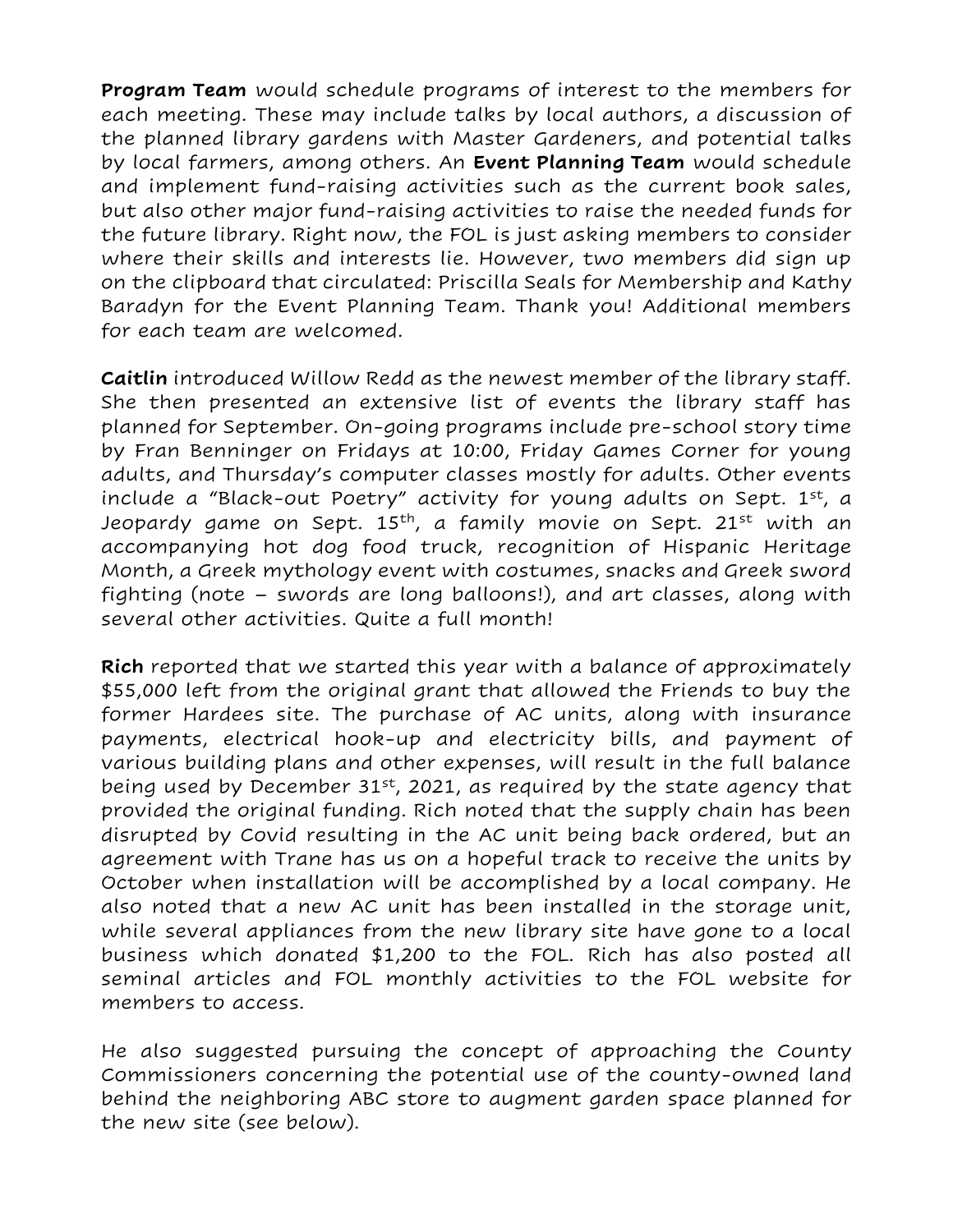**Walter Vick** had prepared large, detailed boards presenting a bird's eye view of the interior of the new library as well as an elevation of the side of the library that fronts Rte. 55. He walked us through the library from the entrance through the internet café and young adult sections which are separated from the adult, quieter area by a glass wall that will feature screens of local scenes. The circulation desk will abut a storage space from which patrons can borrow laptops for use in the library. Two small study rooms for about six people each are proposed, while other individual areas can be used for one-on-one tutoring or for those patrons using the borrowed laptops. The Children's room will have a small platform for story time or small presentations. Staff areas and a FOL room are included in the plan. An exhibition area will provide space for various displays.

A meeting room which can be divided into two smaller rooms, along with a small kitchen and restrooms will be available for non-profit groups, community groups, and others to use. This area can be used after library hours as the design allows for access while the library space can be locked. A portable, fold-up stage is included.

The design incorporates all-natural lighting and sensors that will turn lighting on and off as needed during the day and evening, saving energy and reducing energy costs. Solar panels will provide energy while a rainwater harvesting system will provide water for the restroom facilities.

Gardens are planned that will allow children to plant seeds, care for the plants and harvest the produce, which can be distributed to community residents.

There will be space outside to house the current storage unit, the Book Mobile and for deliveries.

A mock-up of a sign that will have a digital display of library events and notices has been tested for visibility from the road.

**Kat** answered a question concerning whether enough space had been allocated for books rather than other services by noting that additional shelving is to be incorporated in the plan. She noted that our library's circulation reflects a population of 20,000 while our county's population is approximately 13,000 and that our circulation is one of the highest in the state, regardless of population. She also noted that State Commissioners were excited about this project.